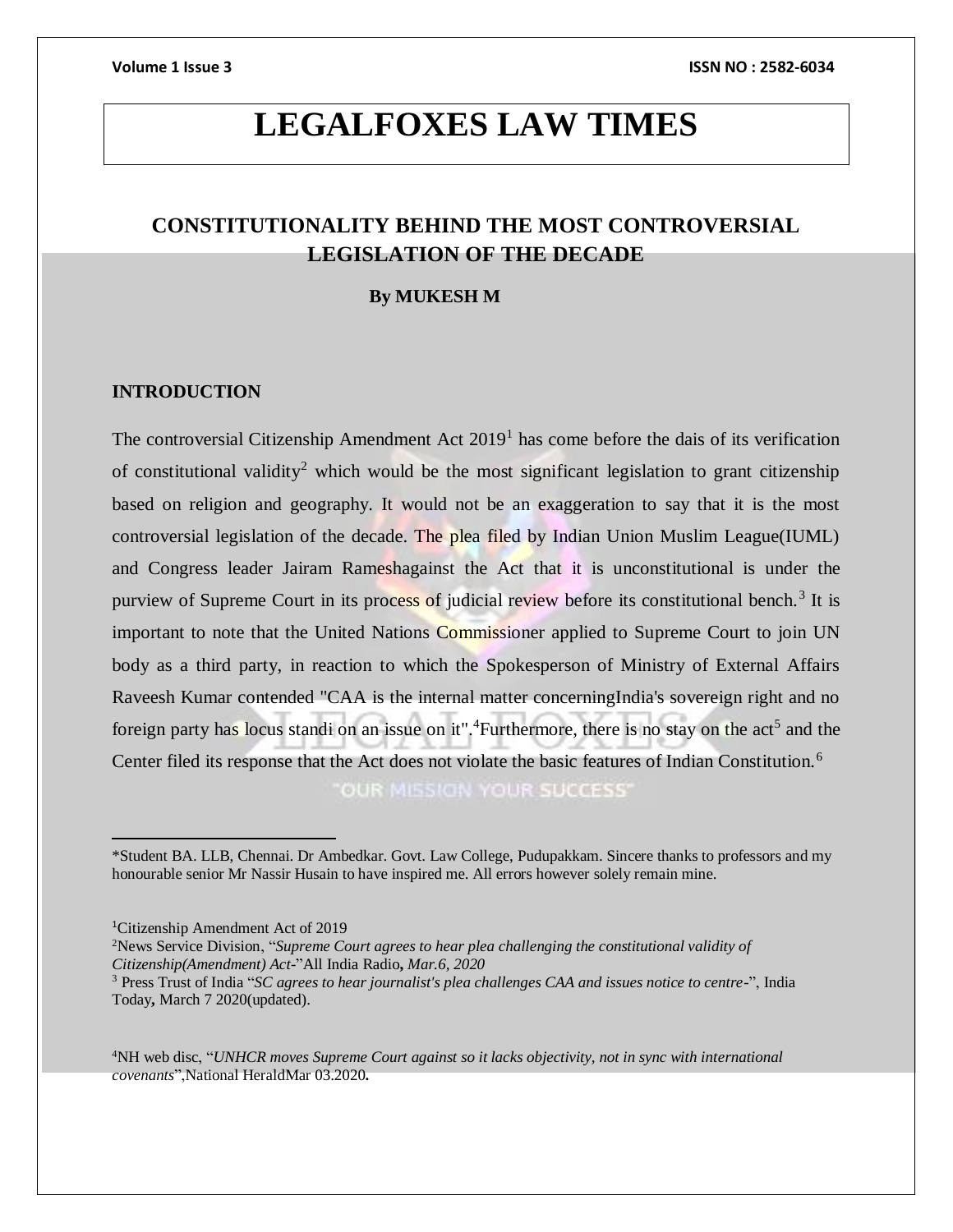This article is to analyze the constitutional sustainability of the Act as it is not against the secularlegacy of our Indian constitution<sup>7</sup>The allegation over this Act is that the exclusion of the Muslim community would infringe the constitutional ethics. But the reasonable classification is always admissible even if it been under inclusive classification if justified the legislative conduct is not speculative but being genuine.<sup>8</sup>This article is a pro-CAA article throws light on how this act is constitutionally valid and would not make anyone stateless.

This article disperses light on *intelligible differentia* with its *rational nexus*behind the inclusions and exclusions in CAA and the imitation of its affiliations with National Registration of Citizenship (NRC)and the voice of its validity.

### **1) PROVISIONS OF THE ACT;**

 $\overline{a}$ 

This act mentions as per the amendments made to the section  $2(1)(b)$ , any person belonging to Hindu Sikh Buddhist Jain Parsi and Christian community from Afghanistan Bangladesh and Pakistan who entered into India on or before the 31st day of December 2014 and who has been exempted by the central government by or under clause C of subsection 2 of section 3 of the passport entry to India Act 1920 or from the application of the provisions of the foreigners act 1946 or any rule or under their under shall not be treated as an illegal migrant for this Act.

8V Sudhish Pai, "*Why CAA is constitutionally sound",* The lede*,* December 25 2019.

<sup>5</sup>Krishnadas Rajagopal, "*Supreme Court refused to stay citizenship amendment at without hearing Centre"*TheHindu*,*22 January 2020.

<sup>6</sup> Press Trust of India, "*CAA in Supreme Court Act does not violate fundamental rights face centre"*, Pune mirror India Times, Mar 17.2020.

<sup>7</sup>Mahesh Jethmalani, "*besieged caused by sophistry. The CAA is constitutionally sound and it is unfairly picked apart by its enemies*", Times of India,January 16 2020.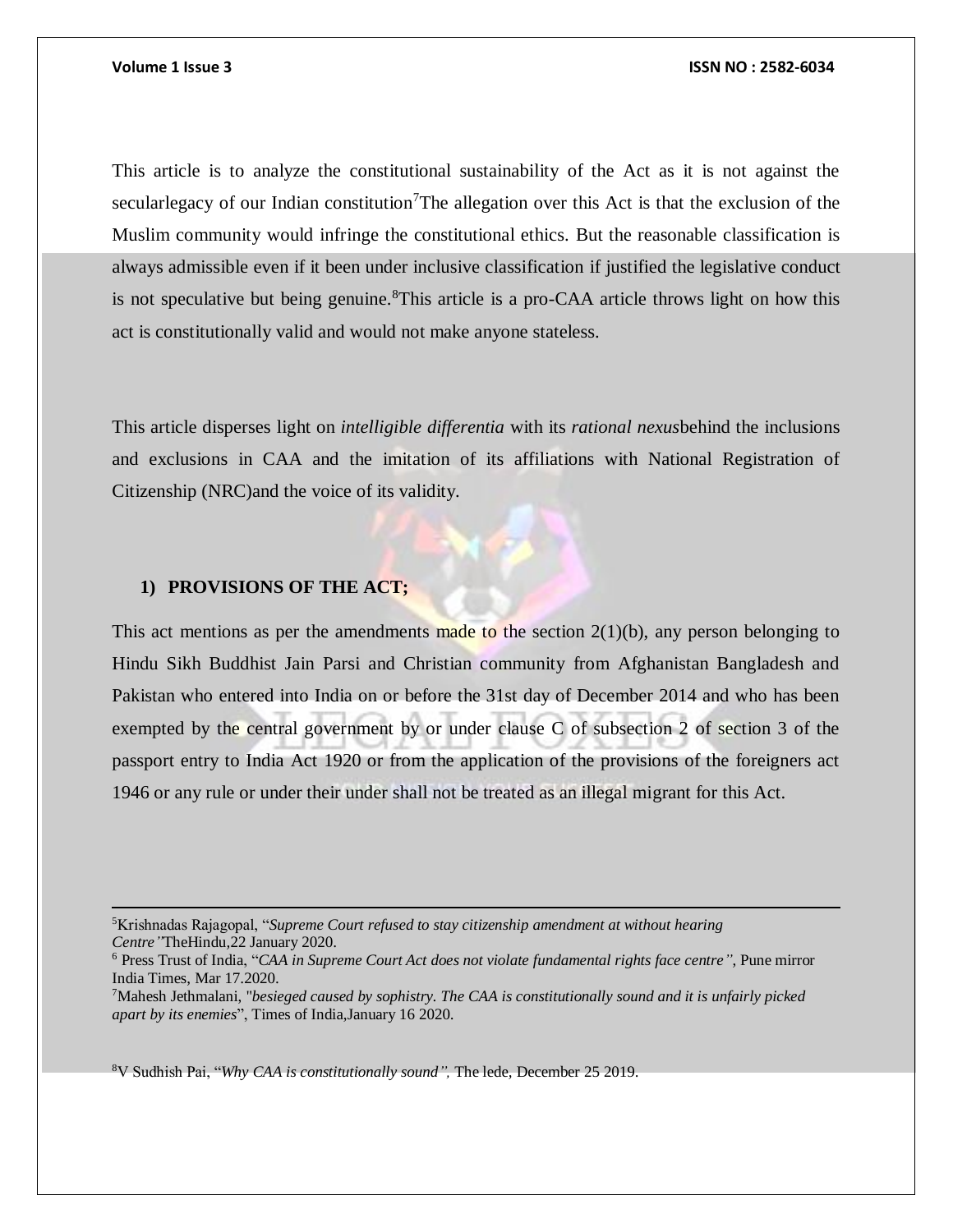### **Volume 1 Issue 3 ISSN NO : 2582-6034**

One of the remarkable allegations over this act is that it violates Art 14of the constitutionwhich ensures "*equality before the law and prohibiting discrimination on grounds of religion, race, caste, sex or place of birth".*The inclusions and exclusions of constituents in the Act have seriously posted a question of its validity concerning constitutional ethics. It is deferentially explained that the inclusions and exclusions in this Act are on rational grounds. ThisAct provides citizenship to the illegal migrants who are religious minorities persecuted in India's neighboring countries which are Republics of established religion,<sup>9</sup>" which is also known as their state religion with cutoff date as 31.12.2014. This classification is claimed to be a reasonable classification**<sup>10</sup>** .

# **2) IS CAA ALONG WITH NRC DANGEROUS TO MUSLIMS? - A NEFARIOUS MISCONCONCEPTION.**

The central argument of this article whether this Act leads to statelessness. Momentous critics are making a narrative of if CAA is affiliated with NRC, would lead to Indian Muslims losing their citizenship and be demarcated as illegal immigrants.Since the Act seems to defend non-Muslims from such a mark. It is to be prudently verified whether the Act causes the above said repercussion. It needs to be clarified whether the view of CAAs affiliation with NRC is veritable and if there is a possibility it will make Muslims stateless.There is a sense of fear among Muslims if they will be asked for documents which they don't have, they will be marked doubtful and the non-Muslims may escape such demarcation through this Act. It is noted that this perception is wrong. There are no such documents been exacted needed in NRC rules (2003) and the NRC rules (2009).

Unfortunately, there is a fallacious perception of documents before Mar 25, 1971will have to be submitted by Muslims, who are exempted by CAA to prove their citizenship during the process of registration of citizenship. The date of Mar 25, 1971, is only provided under Section 4A of

<sup>9</sup> "Statement of objects and reasons, CAA(2019), *the constitutions of Pakistan Afghanistan and Bangladesh provide for a specific state religion as a resultmany persons belonging to.*

<sup>10</sup> chart, "*CAA must meet Article 14s reasonable classification"-* Outlook**,** 23 December 2019.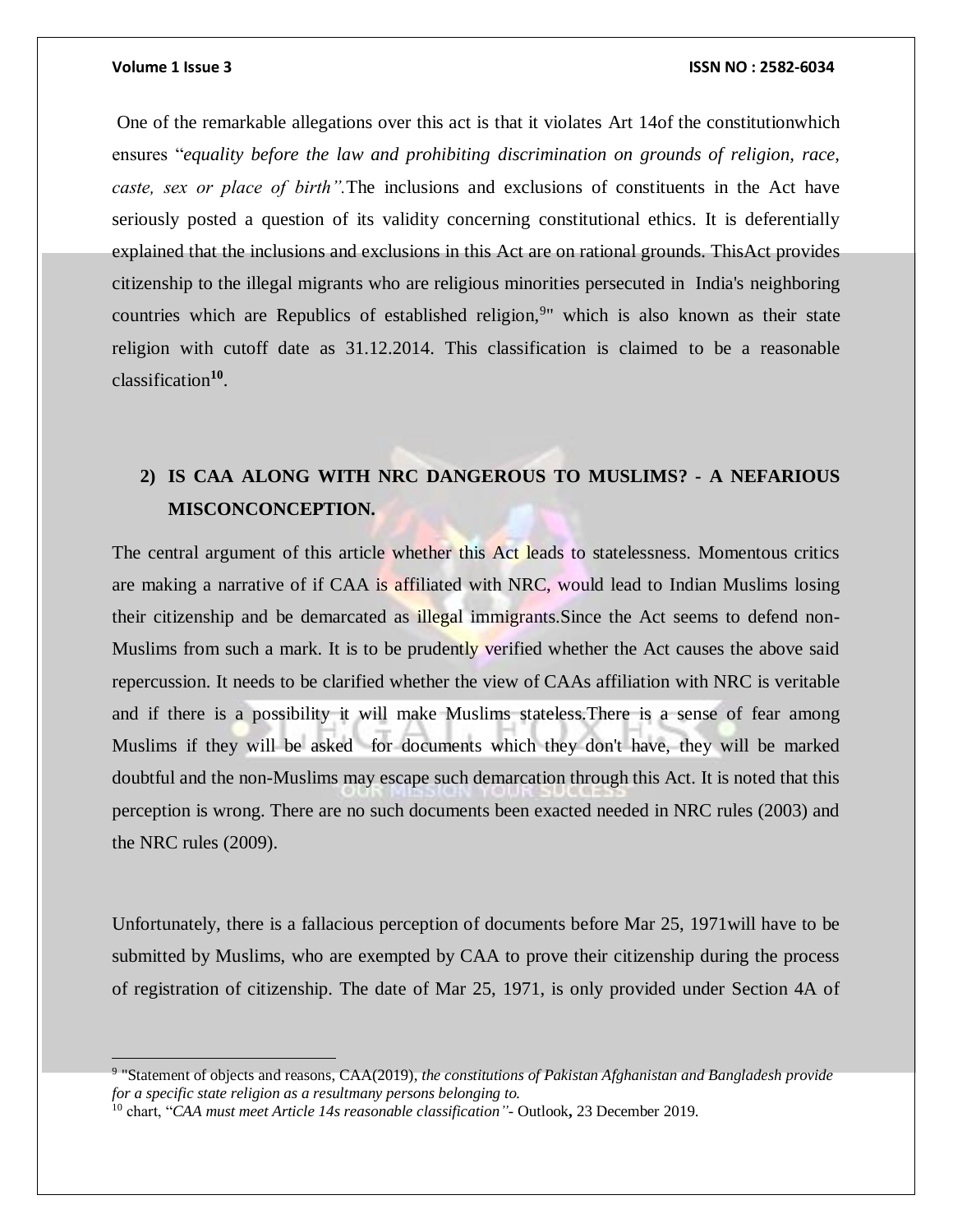### **Volume 1 Issue 3 ISSN NO : 2582-6034**

NRC amendment rule  $2009<sup>11</sup>$  about the special provisions as to National register of Indian citizens in the state of Assamdated 23rd March 2010. It is only applicable to Assam and no other parts of the country.The illegal migrants' problem in Assam and the Assam movement (1979- 1985) result with the then prime minister Rajiv Gandhi to sign an accord<sup>12</sup> with All Assam Students Union (AASU)as per which the people in Assam have to furnish documents before 1971 to prove their citizenship. This is no way relevant to the people whole of India.

It is also significant to note that no way Muslims are going to become stateless because the CAA is no way partial and would not make a single Muslim stateless.<sup>13</sup>As per CAA, there will be no automatic grant of citizenship for those beneficiaries under this act. The illegal migrants should have to apply and to show the proof of their religion to get citizenship under this act. This is why there should not be a presumption of non-Muslims can get citizenship under this Act and Muslims would be put in trouble.

Under Sec 2 of this Act, persons belong to Hindu, Sikh, Buddhist, Jain, Parsi or Christian community been exempted by section  $3(2)(C)$  of Passport (entry to India) Act 1920, and the application of foreigners act 1946 shall not be treated as illegal migrants. For this as per Sec  $(2)(1)(b)$  of the principal Act, illegal migrants are those who are

1)Without a valid passport or other travel document and such other document or authority as may be prescribed by or under any law in that behalf. **SUCCESS** 

2)Without a valid passport or other travel documents and such other document or authorities as may be prescribed by or under any law in that behalf but remains there in beyond the permitted period.<sup>14</sup>

In the statement of objects and reasons of CAA, it is mentioned that the migrants of six communities without valid travel documents or if the validity of the documents expired makes

 $\overline{a}$ 

<sup>11</sup>*Section 4A / NRC rules 2009 "Special Provisions as to National Register of Indian Citizens in the State of Assam." <sup>12</sup>Assam Accord (1985).* 

<sup>&</sup>lt;sup>13</sup> Press Trust Of India, "*CAA is not anti-Muslims, a lot of misconception about it Jitendra Singh", India Today, Dec* 22, 2019.

<sup>&</sup>lt;sup>14</sup> Citizenship Act of 1955. Sec  $2(1)(B)$ .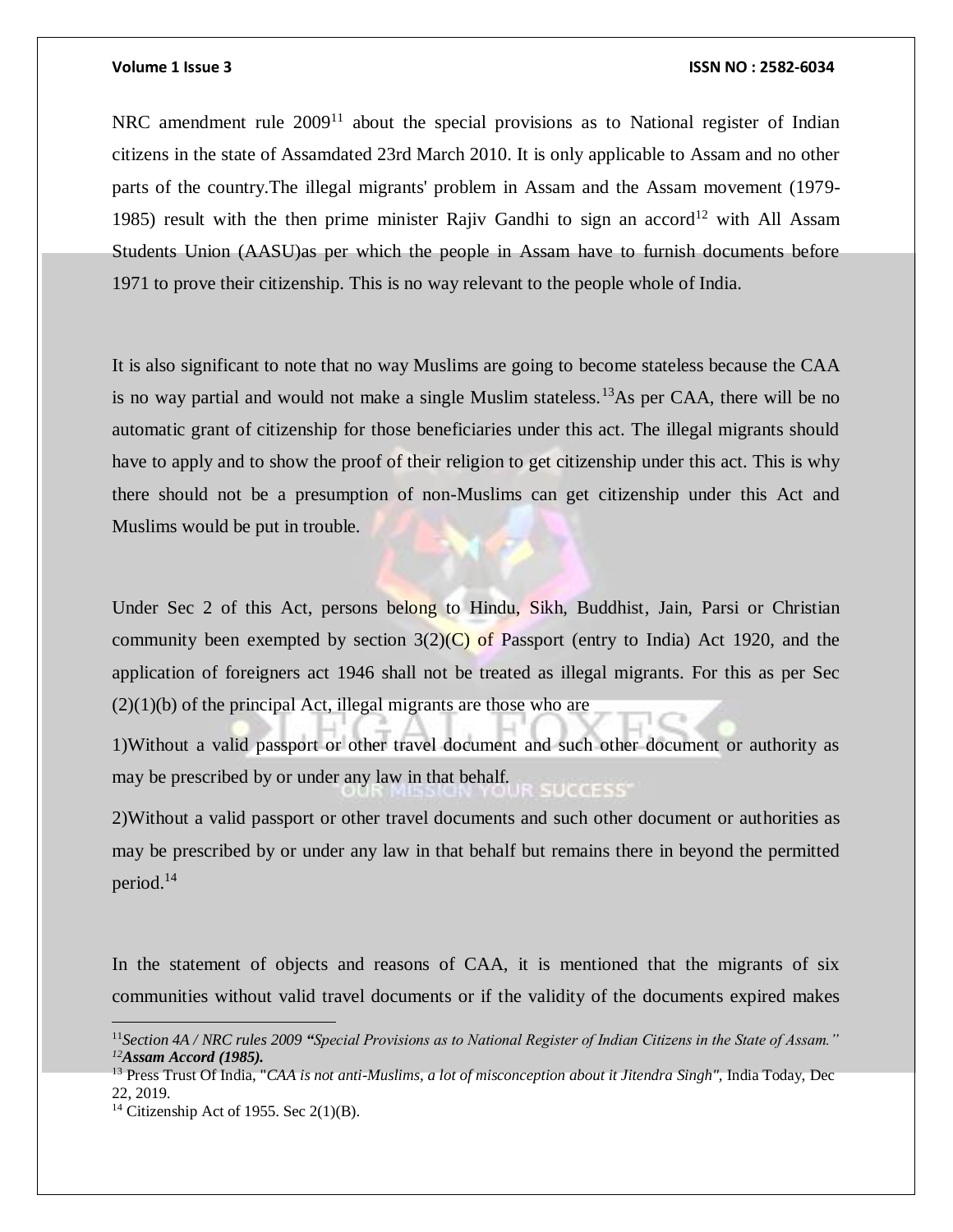### **Volume 1 Issue 3 ISSN NO : 2582-6034**

them ineligible for citizenship as of then. So both in the definition under Section  $2(1)(b)(i)$  and (ii) of the principal act and the statement of objects and reasons of CAA it is mentioned only about the travel documents and documents in their behalf are of being exempted. Nowhere in the legislation has it talkedabout "undocumented illegal migrants". That means it is authorised by law that the Centre can make any other documents regarding their religion and persecution to be provided necessary by the applications of citizenship under CAA.<sup>15</sup>

Moreover, the beneficiaries are those who are illegal migrants from minority religions of these three countries can only be benefited by the grant of citizenship, No person of those six communities who are not being from those countries and was in India predominantly are going to get citizenship from the legislation regardless of them being a Muslim or Non-Muslim. If there be any rule under CAA that exacts evidence from the applicants of this Act that they were from the referred three countries before the cut-off date, the Indians regardless of which religion do they profess, cannot get citizenship from the Act. Then how does this be discriminatory to Indian Muslims? Moreover, there is no way only Muslims are not been discussed in this Act, any person being an illegal migrant who is not being a Muslim from other countries neighbouring India is also not a beneficiary of the Act. So even there cannot be valid debates of Muslim illegal migrants from these countries are discriminated since their status with that of non-Muslims from other neighbouring countries are same.

As per the **FAQ<sup>16</sup>** released by the Central Government on December 20, 2019, for NRC, no one can be excluded based on religion and then there is no necessity of any person to provide the documents of his or her parents. Only common documents like Aadhar and voter ID will be required to prove identity and no way will the documents before 1971 be asked. The first NRC as implemented with statutory elements of **Assam Accord 1985** excluded 19 lakh people in Assam among which 12 lakh are Bengali Hindus 7 lakh are Muslims while the others are local and ethnic groups. Such Big exclusion may give a dreadful suspicion of whether the same

<sup>15</sup> HT Correspondent, "*Those applying for Citizenship under CAA must provide religion proof- Officials",*  Hindustan Times**,** Jan 28, 2020**.**

<sup>16</sup>Press Information Bureau, Frequently Asked Questions, Dec 20.2019, **<https://pibindia.wordpress.com/2019/12/20/q-a-on-nrc-national-register-of-citizens/>**.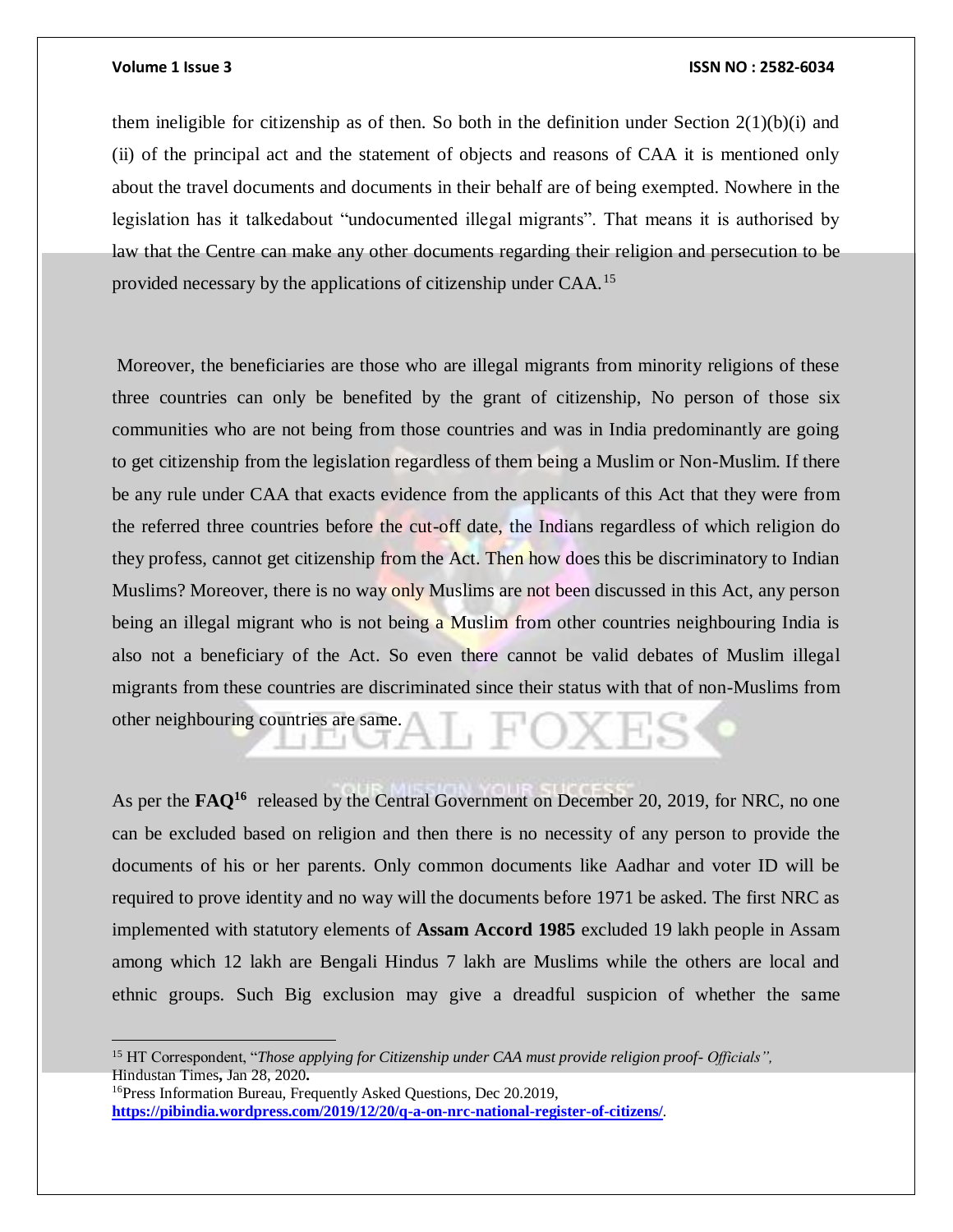l

proportional result would come if the same process is implemented to the whole country. But Assam was infested by infiltrators after the partition of Bengal from West Pakistan<sup>17</sup>. Moreover, its adherence to the documentation requirement with the cut-off date of 25th March 1971 has led to such a result. The NRC Process in Assam is no way comparable to that of if NRC implemented Nationwide.

### *3)* **IS CAA WITH NRC DISCRIMINATORY TO MUSLIMS;**

A better illustration may make the readers of the article why the Muslim community is being not considered in the legislation. For an example, if Srilankan Tamils who travelled without valid travel documentsfrom their country if persecuted based on ethnicity are to be given citizenship, if legislation been brought in such a way describing Tamils from Srilanka those who came to India before a specific date shall be not considered an illegal migrant, can the Act be challenged that it is discriminatory to Sinhalese who are persecuted based on Caste or any other sect? Can the legislation be challenged for it does not talk about Hindi, Telugu speakers who are also being a minority in a country that officially describes Sinhala as its language? Can the legislation be challenged on grounds of it excludes Hindus, Christians and Muslimswho are facing persecution in a country which has Buddhism as its official religion saying it only concentrates on persecution on basis of ethnicity and not religious persecution? The Muslims are excluded in the legislation of the principle that in the minority legislation, no people from the majority community can be benefitted.

There has to be a list which may not be arbitrary and to a base.To say about forming legislation about religious persecuted minorities, our parliament has not got the legislative competence to go beyond its border to find who are prosecuted. Instead, it can rely on an impartial source which is common and by the way, can evaluate the inclusion. As per 2011 census and 2006 Ministry of Minority affairs notification, six communities are identified as minority communities they are

<sup>17</sup>Rudroneel Ghosh "*There is a genuine issue of illegal immigration in Assam...Problem is what is to be done afterwards"*, India times, Sep 10 2018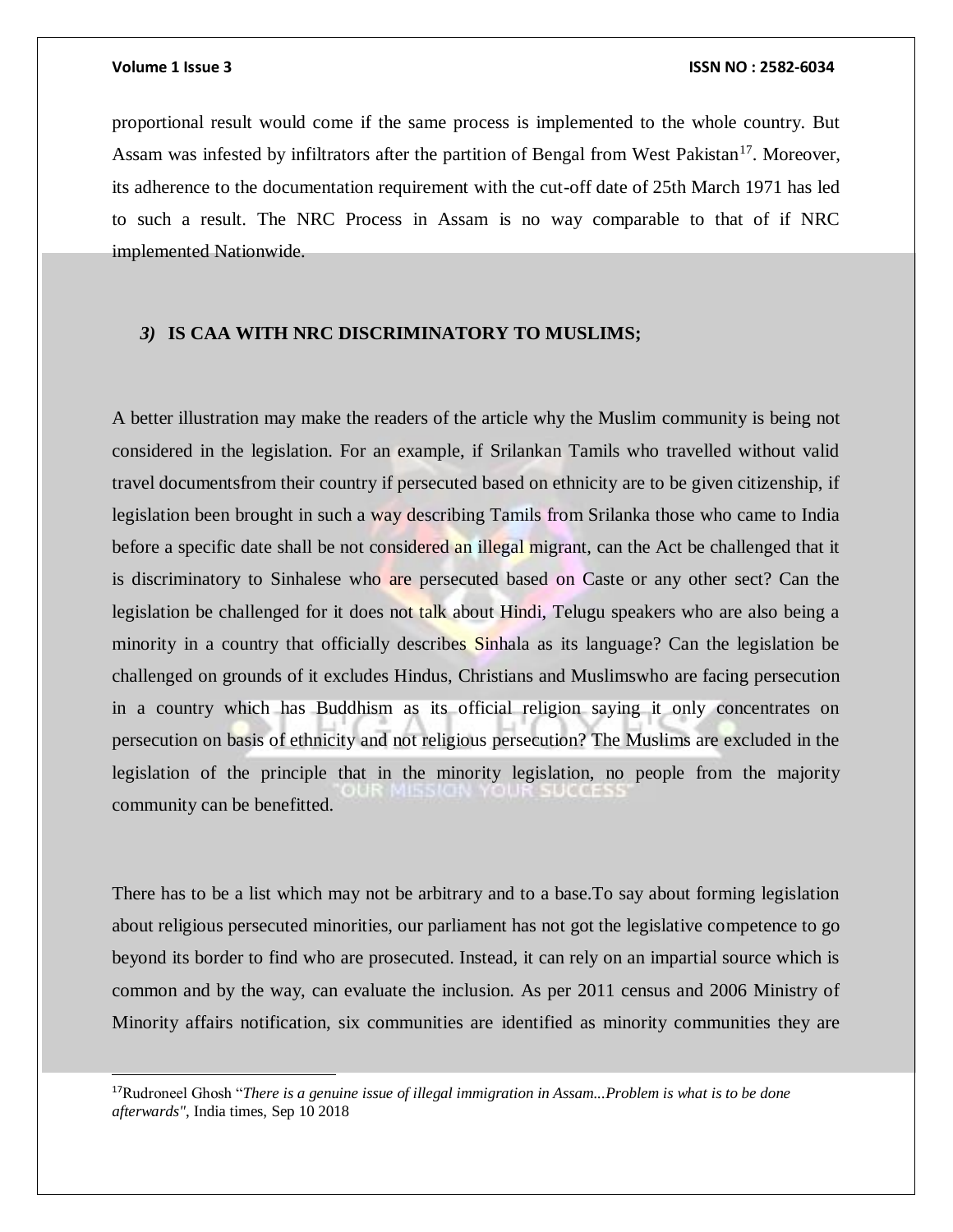### **Volume 1 Issue 3 ISSN NO : 2582-6034**

Buddhist, Christians, Jains, Muslims, Sikhs and Zoroastrians.Apart from the six communities, Hinduism has constituted majority religion as per 2011 census.Now among these seven religions which have got majority and minority status in India, professed by whom remain minorities by the way of which Muslims are eliminated because of the reasonable classification from that of the three countries which have got Islam as their Republic state religion. This is how the six communities for CAA arrived.

Another illustration may explain the exclusion of Muslims in a better way is if for an example India is bringing legislation for protecting Minorities from discrimination inflicted by Majority community on communal grounds. For minorities it will include all the six communities aforementioned in the minority notification 2006 excluding Hindus as of how Muslims were excluded in CAA, can the legislation be challenged arguing it does not include Hindus who are also facing discrimination in the places where the people of minorities are majorities such as Ambur in Tamilnadu where Muslims are majority and Punjab were Sikhs are a minority. This illustration may also be suitable for legislations regarding minority concessions.

Harish Salve says law cannot be charged with inequality since it has not extended to the application of others with broader criteria to make inclusions accordingly. He also recalls courts have often held that it cannot interfere in the legislation merely because the application of it may have extended with broader criteria, or the other methods are also possible, though it is good for the country

As provided by the Supreme Court of India in the case of '*State of U.P v. Demon Upadhyaya<sup>18</sup> ',*  the scope of Art 14 is interrupted as "*equality before the law is a negative concept equal protection of laws is a positive one*". The court further observed that *"in a society of unequal basic structure it is well nigh impossible to make laws suitable in their application to all persons alike"*. As per the doctrine of reasonable classification two conditions must be satisfied

 $\overline{a}$ 

<sup>18</sup> *State of U.P v. Demon Upadhyaya*, SC1960 AIR 1125.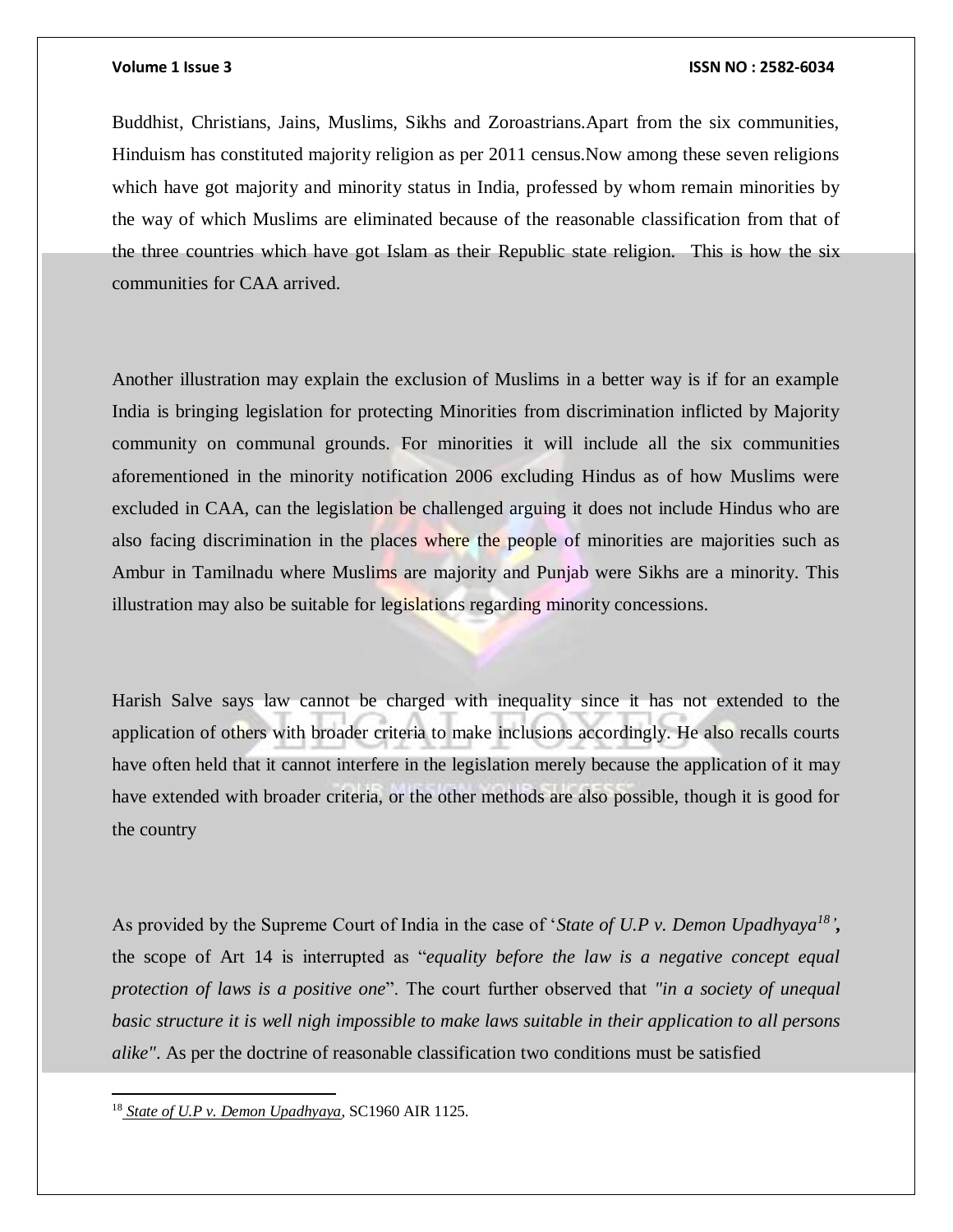- i. It must be found on the intelligible differentia that distinguishes persons or class of persons that are grouped from others left out of the group.
- ii. There must be rational Nexus between the objects to be achieved by the legislation and the basis of classification.<sup>19</sup>

As per the case of '*Nagpur Improvement Trust v. VithalRao and other*<sup>20</sup> the objects itself must not be discriminatory is also an important point. The geographic inclusion is within the ambit of a sovereign decision of the country based on the democratic legislative necessity of the country. Anti-CAA activists claim why only these three countries are taken for legislative concern. It is to be noted that even selecting one particular country for such conferring of benefits is constitutional. If there is to be given citizenship to Srilankan Tamils, the equivalent legislation cannot claim unconstitutional of it didn't consider Bhutanese Christians or refugees from Tibet. Unless and until it has not developed a nexus on rational grounds based on intelligible differentia about its inclusiveness, it cannot be held unconstitutional.

As contented before, the Act provides citizenship to the illegal immigrants who arereligious minorities persecuted in the countries of India's neighbouring, which are republics of established religionas mentioned in the statement of objects and reasons of CAA. Afghanistan, Bangladesh, Bhutan,Myanmar, Nepal,Pakistan and Sri Lanka are the neighbouring countries that share their borders with India. Afghanistan is also sharing its border with Wakhan corridor in Pakistan occupied Kashmir. This was ambiguous prior. It was later reaffirmed in 2015 by India's national security advisor Ajit Doval.<sup>21</sup>

<sup>19</sup>V.*C Shukla. v. State(Delhi Administration)*1980 AIR 1382, 1980 SCR (3) 500

<sup>20</sup> *Nagpur Improvement Trust v. Vithal Rao and others,*SC1973 AIR 689, 1973 SCR (3) 39

<sup>21</sup> "*Need to factor 106 km border which Afghanistan,* Times of India, May 23 2015. See also; "*India Afghan border-Amit Shah is right and the opposition is wrong".*The Print. December 9 2019.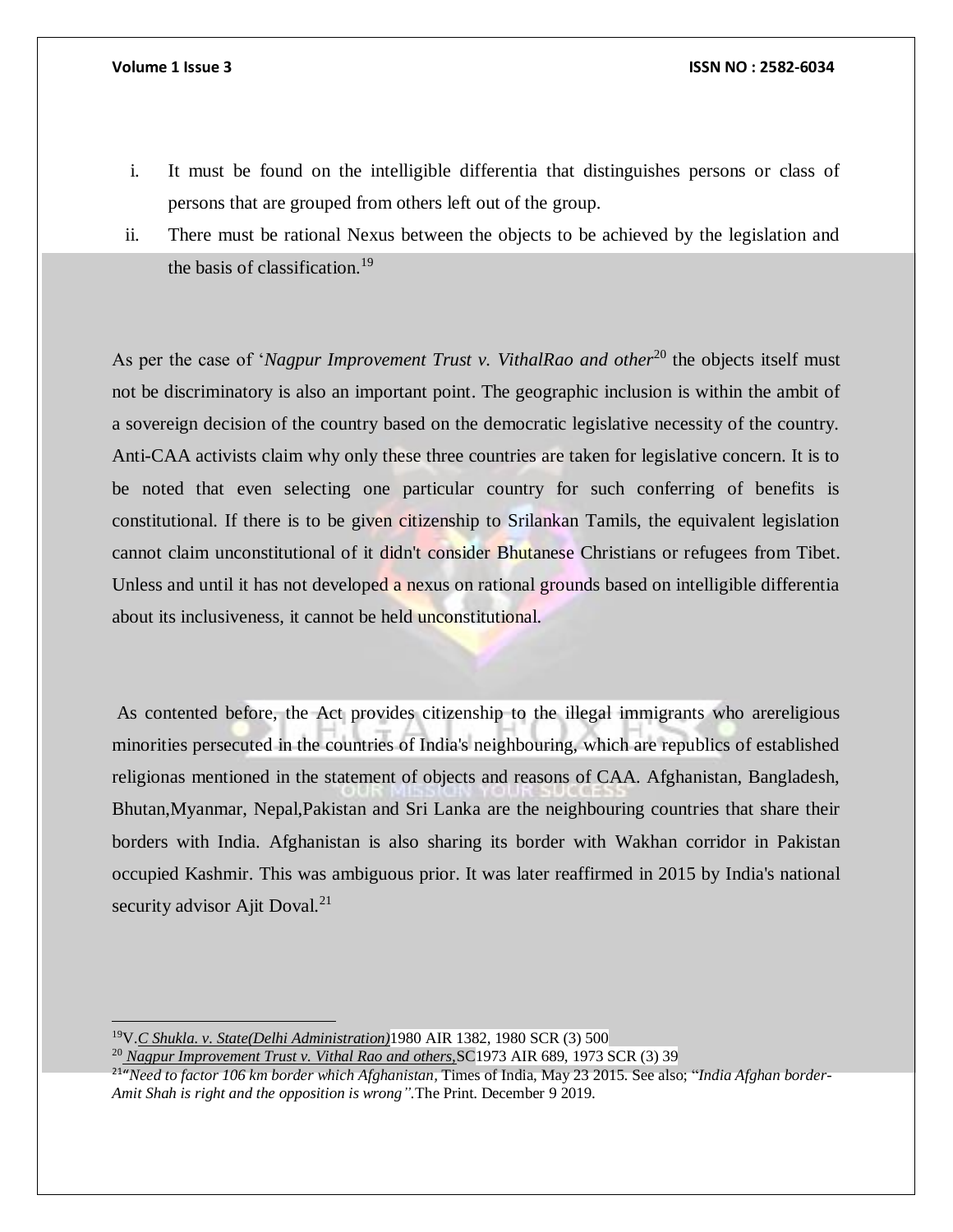l

#### **Volume 1 Issue 3 ISSN NO : 2582-6034**

Next among them, republics are Afghanistan, Bangladesh, Myanmar, Nepal, Pakistan and Sri Lanka, excluding Bhutan, since Bhutan is not a Republic rather a constitutional monarchythat is a government led by the king.Among them the republics which have an established religion, by the way of which Myanmar, Nepal and Srilanka are excluded because they are republics with Buddhism as majority religion but not established Buddhism as a state religion. The constitution of none of these countries has established 'Buddhism' asstate religion though Buddhism is a majority religion in their countries. The Nepal constitution is secular. Myanmar puts Buddhism in a special position but not announced it as a state religion in its constitution.The Srilankan constitution considers Buddhism as its official religion but not as a state religion.

None of the three countries in their constitutions has made Buddhism as their State religion-In the constitution of Srilanka it has mentioned the position of Buddhism as in foremost, but nowhere in the Preamble or anywhere else it has mentioned Buddhism as a state religion. Similarly, the Constitution of the Republic of Myanmar does not provide for a state religion. Only Art 361 talks about recognising Buddhism of its special position, but not have mentioned it as a state religion. The Constitution of Nepal is a secular one as there is no description of a specific religion.

In contrary to that the Constitutions of Pakistan and Afghanistan have mentioned the republics as Islamic Republics. The Constitution of Bangladesh has provided in Sec 2A Islam as its state religion. The objects in CAA mention the constitutions of these three countries provide for a State religion. But in Objects of CAA, it is well mentioned that it considers Countries with a state religion. When noted about Bhutan the migrants or citizens of Bhutan need not have a valid passport or visa to enter into India as per ordinary regulations<sup>22</sup> So the inclusion of Bhutan minorities in this act which grants citizenship without such documents would be meaningless. The rest are three countriesAfghanistan, Bangladesh and Pakistanas filtered to those Republics neighbouring India which have an established religion as their state religion.

<sup>22</sup>**https://boi.gov.in/content/bhutanese-passengers;** Official site, **Bureau Of Immigration**, Ministry Of Home Affairs, Government Of India.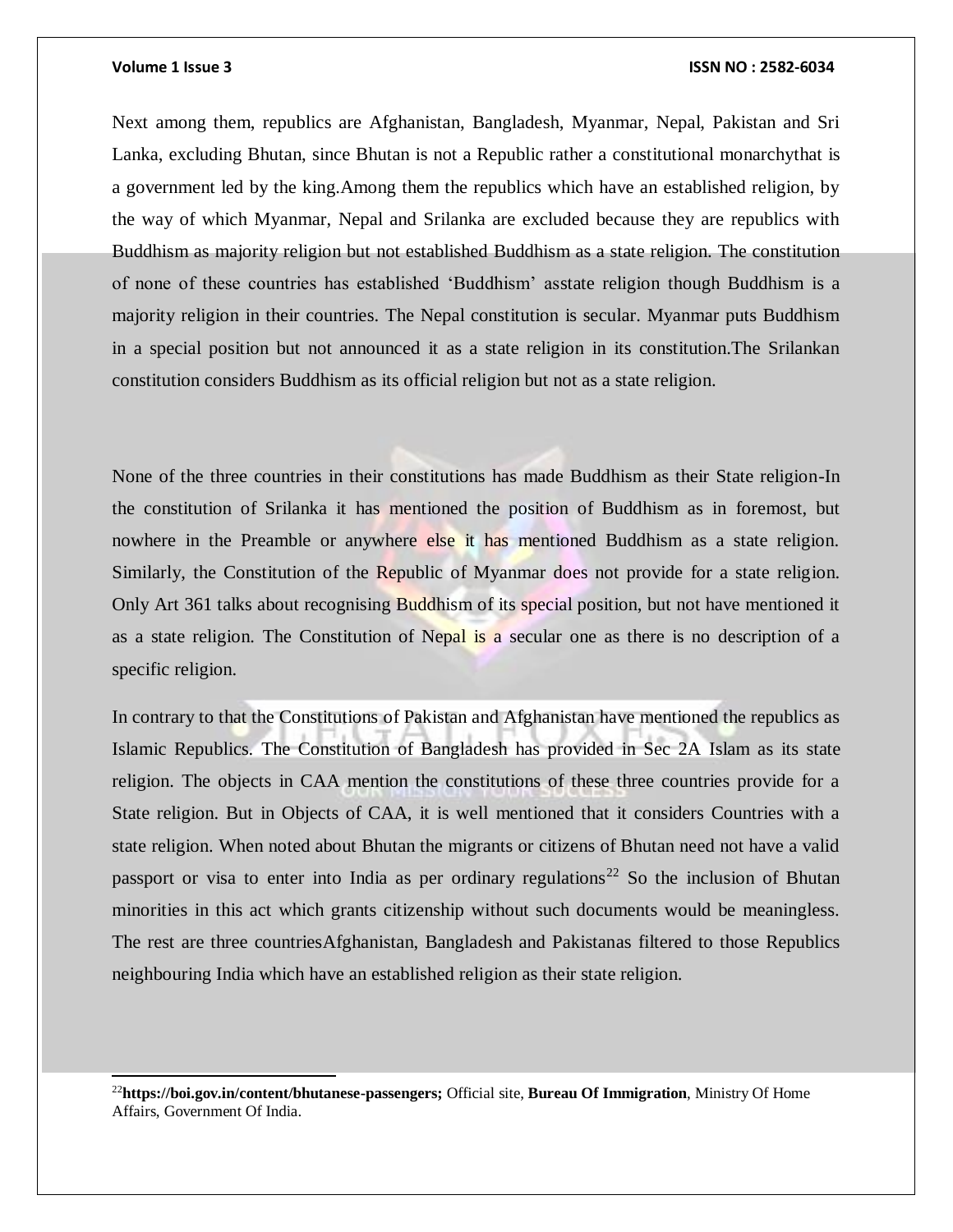### **Volume 1 Issue 3 ISSN NO : 2582-6034**

There is another mala fide allegation that only religious persecution been considered, rather than persecution on other detrimental grounds. This is minority legislation. India, Pakistan, Bangladesh and Afghanistan considers as minorities, only the religious minorities. For example, if Tamils are populated 7.2 Crores when compared to the 120 Crores of Indian population it does not mean that Tamils are minorities. So minorities considered by Minority Affairs Ministry in India are only religious minorities.<sup>23</sup>So any legislation benefiting minorities will also trace such classification.

# **4) IS THE EXCLUSION OF AHMEDIYAS AND ROHINGYAS SUFFICIENT TO MAKE THE ACT UNCONSTITUTIONAL?**

This Act is portrayed to be an anti-Muslim Act alleging that community's exclusion. The anti CAA activist claims that the Ahmediya and Rohingyas are excluded from the legislation<sup>24</sup> The very aim of the act is to bring a rational Synergy and also must not be arbitrary, artificial and evasive. The Ahmadis are cruelly persecuted<sup>25</sup> In such a way that they are declared non-muslims by Pakistan by the second amendment to the constitution of Pakistan and Ordinance XX on 26th April 1984.<sup>26</sup>If the act is going to take people belonging to Islam community as a criterion of classification, then this act would evade Ahmadis lead to its failure. But as per Indian census 2011, though it was opposed by all India Muslim personal law board and the president of Majlise-ittehadul and current MP Asaduddin Owaisi, the Ahmadis were included in as a subset of Islam.<sup>27</sup>The recently formed minority commission in Pakistan has also not mentioned Ahmediya as Minorities.

<sup>&</sup>lt;sup>23</sup> Ministry of Minority AffairsNotification-Official Gazette of India, 27 Jan 2014.

<sup>24</sup>*"Why Ahmadi, Rohingya Muslims not covered under CAA Karat asks?"* Feb. 18 2020, **Economic Times.** 25 "*Ahmadis face persecution flee to Nepal*" June 19, 2019**, Economic Times.**

 $^{264}$ 298-B. Misuse of epithets, descriptions and titles, etc., reserved for certain holy personages or places Ordinance *XX 1984."*

<sup>27</sup> "*Ahmadiyya finds a place as Islam Sect in Census*", The Indian Express,Aug 4, 2016.See also; "*Finally Ahmediya included as a 'Sect of Islam' in 2011 Census*." India TV news desk, Aug4,2016.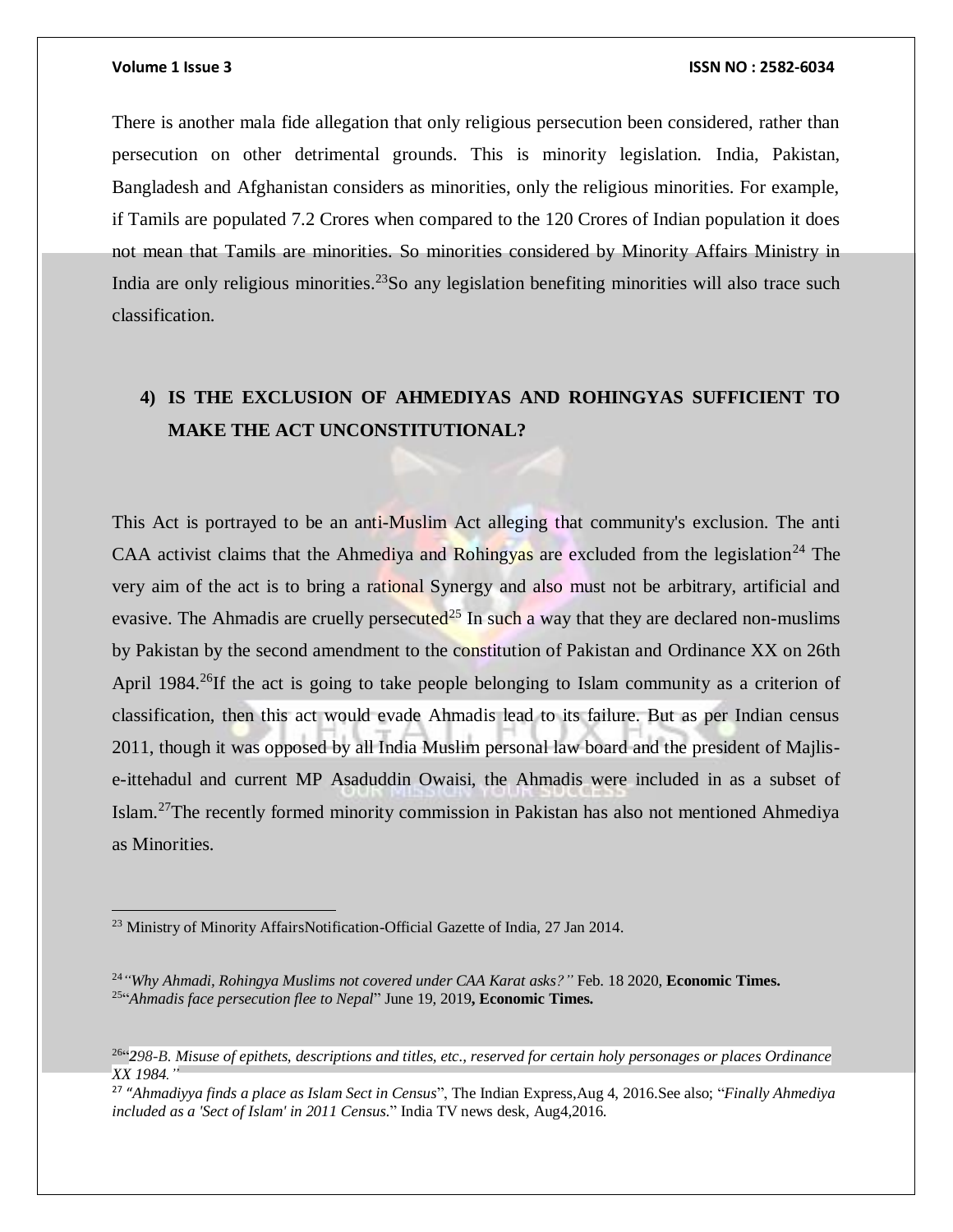### **Volume 1 Issue 3 ISSN NO : 2582-6034**

The Rohingyas who were also considered a sub-sect of Muslims do not come under the definition of migrants from these three countries because they were fled from Myanmar<sup>28</sup> and undocumented and they have also registered as refugees in the UN. India has signed neither 1951 Refugee convention nor 1967 protocol<sup>29</sup>

Since the reinforcement policies thereof would be a dangerous violation of the Assam Accord. Therefore, Rohingya refugees are to be governed by separate legislation and not under this Act. There need to be a constructive understanding of the difference between illegal migrants and refugees. Refugees are those who flee their countries because of any kind of persecution. Illegal migrants are those who have entered the country without travel documents. When forming legislation about refugees international conventions for refugees must be considered for its jurisprudence. They should not be asked any documents from the country which they fled from as being able to be asked in CAA for its beneficiaries. Moreover, for illegal migrants its enough if they are provided with citizenship, but for refugees, all the obligations in the conventions have to be entrusted. This is why Srilankan Tamils, Rohingya Muslims and Tibetan refugees are not considered in this act. This Act contains no word 'refugees' and it only deals with illegal migrants. Rohingyas are refugees who are undocumented and distinguished from this act that exacts the submission of documents,

If for instance, Ahmadis were included in this Act, it would raise an ambiguity of further

inclusion of other communities such as Shia Muslims who are also persecuted in Pakistan and non-Muslim communities persecuted in the three countries who are not included in this act such as Baha'i faith and Indigenous tribal religions such as Animism. But as mentioned in the prior paragraph a base maintained for inclusion and exclusions for which communities that are majorities and minorities in India still being a minority in those three countries( Hindu, Sikh, Budh, Jain, Parsi, Christians) been added in the legislation will be disturbed. This is the reason behind Parsi, and Christianity being included but Jews, Baha'i' and Islam is been excluded. India concerning any legislation for people in its neighbouring countries doesn't have parliamentary

28 "*UN Starts registering Rohingyas refugees in Bangladesh*." Reuters, June 27, 2018,

29 "*Why India is the home to millions of refugees but doesn't have a policy for them",*The Print,27 Dec 2019.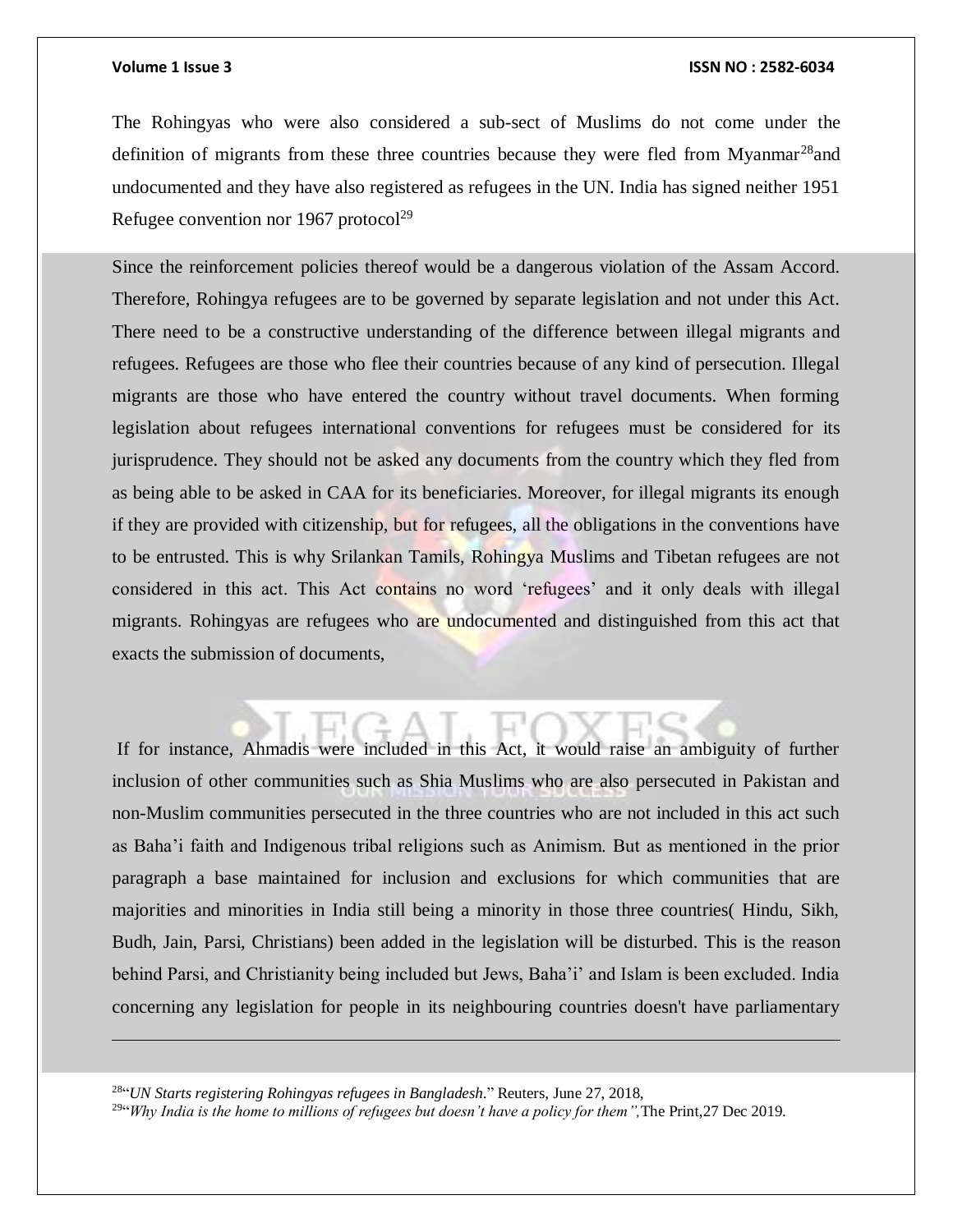### **Volume 1 Issue 3 ISSN NO : 2582-6034**

competency to go beyond itsborders and include community which are all persecuted. The exclusion of Jews and Baha'i justifies the exclusion of Ahmadiyya. The earlier illustration about claiming Hindu inclusion for legislation concerning Srilankan Tamils will not hold waters will also expound the legitimacy of Ahmediya exclusion.

The inclusion of Muslims in this Act is not possible because Islam is the only reliable criterion **t**hat the Act makes to classify the six communities from the three countries and ethically the non-Muslims who are subjected to Islamic laws are prosecuted not merely by the people of the country but by the constitution itself.Similarly, India can't give citizenship to all illegal migrants from these three countries since that would affect India's demography, especially in Assam. In a minority legislation majority community should be eliminated and any particular sect of such majority if deserves the benefit as being equally eligible like the minority, they can claim the legal benefit by principles of equality and can get the benefit through the governance of separate legislation, but it is not enough to make a law unconstitutional because of its exclusion.

Now exclusively about Muslim exclusion, it is to be proven before the law that such exclusion is under reasonable classification. The population of non-Muslims that drastically reduced in these countries makes it consider the mandatory nature of such legislation.<sup>30</sup>As observed in*V Shakila v.*  state of Delhi administration<sup>31</sup><sup>34</sup> the court is entitled to take into consideration matters of *common knowledge common report the history of times and all other facts which may be existing at the time of legislation"*. Exclusion of Muslims is to achieve the rational nexus of provision with its object.*The person invoking article 14 of the Constitution must show that there has been discrimination against a person who is similarly situated or equally circumstanced*. Any community is a minority or majority in India excluded by this legislation who forms minority in the mentioned countries only can invoke the said Art 14.As per '*Kangsari Halder and others* 

<sup>30</sup>Farahnaz Ispahani Cleansing Pakistan Of Minorities, Hudson Institute, 31<sup>st</sup> July 2013.

31 '*V.V Shakula v. State of Delhi Administration',*1980 AIR 1382, 1980 SCR(3) 500.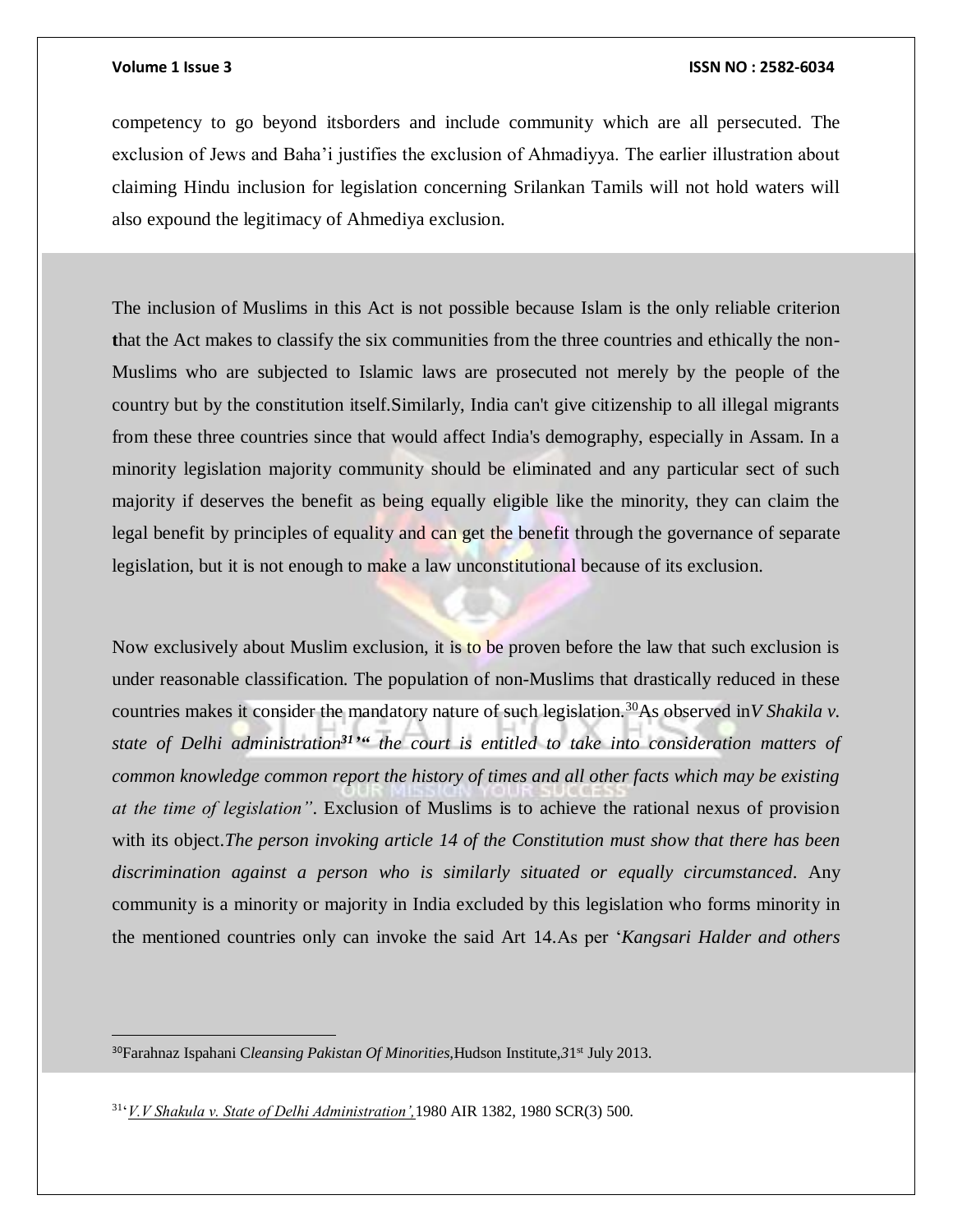### **Volume 1 Issue 3 ISSN NO : 2582-6034**

*v.The state of West Bengal*' <sup>32</sup>it was observed, "*no doubt Article 14 prohibits class legislation but it does not prohibit the legislature from legislating based on reasonable classification*". The classification of a group of employees who had officiated in a particular capacity as a different class treating them differently from others who had not got the opportunity of two functions was held correct application of intelligible differentia.<sup>33</sup>

What article 14 prohibits is '**hostile discrimination<sup>34</sup>** and not reasonable classification for legislation. This legislation no way discriminates Indian Muslims since they are not even considered in this act. It distinguishes illegal migrants who are non-Muslims from the Muslim illegal migrants from these three countries to attend the object of protecting religious minority persecuted in the mentioned countries.

### **5) THE ASSAM AND CAA;**

 $\overline{a}$ 

The problem of Assam with this act is completely different than that with other parts of the country. Protests broke out in many parts of Assam stating that the act is in contravention to the aim of preventing Assam from illegal migrants and infiltrators.But it has not got into any such contravention. As per section 6A of Citizenship Act 1955, it is provided special provisions to a person covered by Assam Accord but none of the provision of CAA has amended any subsections under the provision of 6A.<sup>35</sup>Instead, the provisions of granting citizenship under CAA are inserted after 6A as 6B and it is acceptable that none of the provisions of section 6A is disturbed.

34 '*Ramesh Prasad Singh v. State of Bihar and Ors.*'1978 AIR 324, 1978 SCR(1)787 <sup>35</sup>Sec 6A- Special Provisions to Person Covered By Assam Accord, Citizenship Act, 1955.

<sup>32</sup> '*Kangsari Halder & Ors v. the State Of W.B.',* 1960 AIR 457, 1960 SCR(2) 646. See also; '*Saurabh Chaudhry&Ors v. Union Of India.* AIR 2004 SC 2212, 2004 (3) AWC 2637.

<sup>33</sup> *State of U.P & Ors. v. Ram Gopal Shukla.',* 1981 AIR 1041, 1981 SCR(3) 460*.,See also; 'M.P Rural Agriculture Extension v. State of M.P & Ors.,'*Appeal(CS) 3134 of 1999.*See also 'State of A.P & Ors. v. G. Sreenivasa Rao & Ors'.*1989 SCR (1) 1000, 1989SCC (2) 290.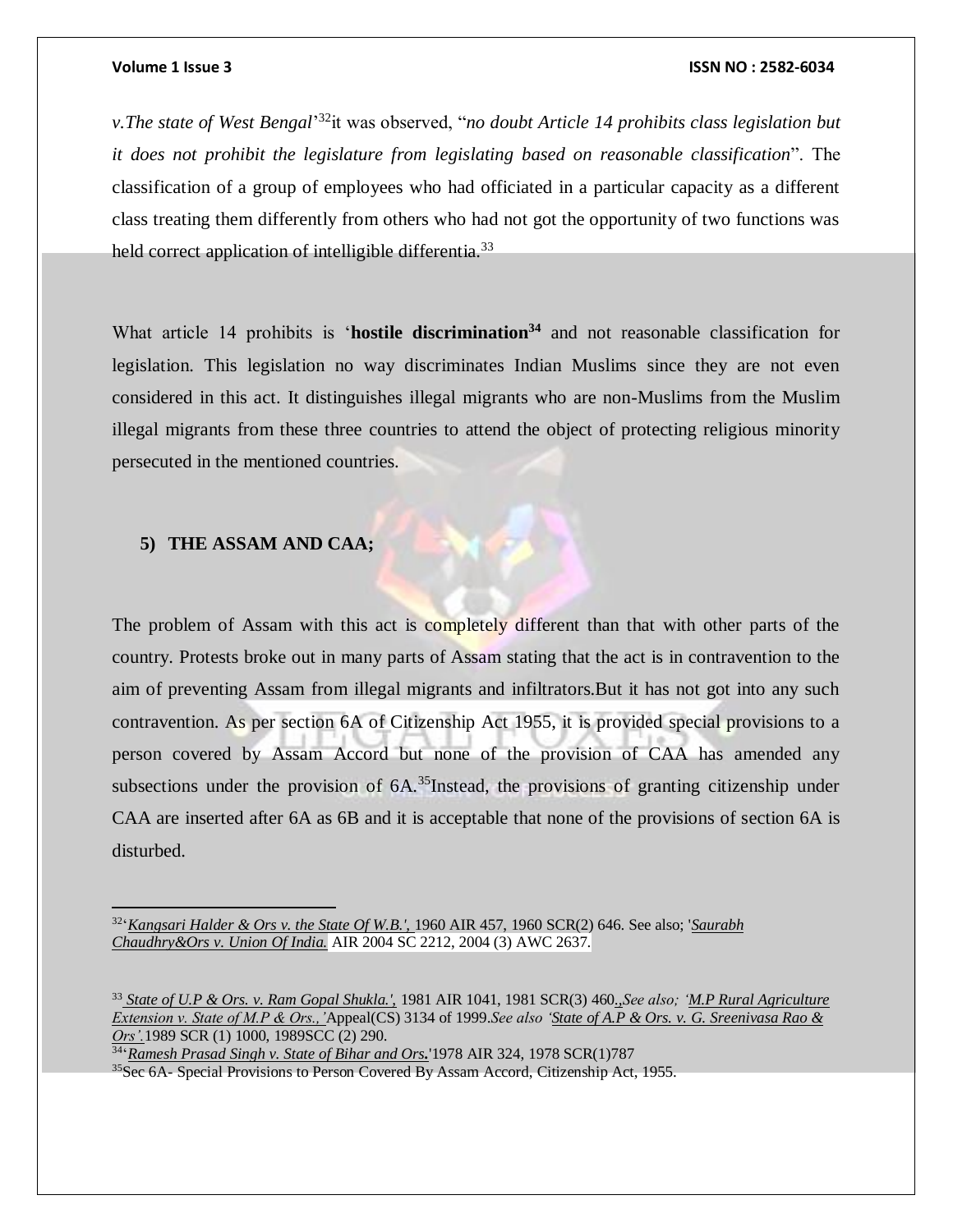Moreover for the implementation of this act special rulesare sort by CM of Assam Sarbananda Sonowalto the Ministry of Home Affairs.<sup>36</sup>To prevent the Act from infringing the ambitions of Assam accord it is decided that the applicants from Assam are likely to be asked to furnish proof of their religion and date of entryinto India. Many parts of Assam has come under "INNER PERMIT LIMIT". Other issues can be compromised with separate legislation and provisions which are only applicable to Assam, which the Assam accord permits. The Home Ministry has said it has accepted Assam government's proposal to have a three-month Window for receiving applications under CAA and not to keep it open-ended.<sup>37</sup>Since Assam is the only state in which NRC has been processed twice in 1951 and 2019 update there is likely to bring special provisions in CAA rules to make its way peculiar. The law enacted for a whole country cannot be held unconstitutional only because it violates an accord for a particular state.

### **6) CONCLUSION**

The Intelligence Bureau(IB) pointed out that the rule by the Act would involve "strict antecedent" verification processes any to make sure that undesirable elements do not take advantage of these provisions". It's further contented"*for others to apply for Indian citizenship under this category they will have to prove that they came to India due to religious prosecution. if they had not declared so at the time of their arrival in India it would be difficult for them to make such claims now. Any future clean will be inquired into including through Research and Analysis Wing before a decision is taken"*. <sup>38</sup> Moreover, the centre is very cautious on framing the rules making them better defensive for the constitutional validity over the Act.  $39$ 

 $\overline{a}$ <sup>36</sup> FistulaHebbar*Assam specific CAA rules sought*, The Hindu, Jan 10, 2020.

<sup>37</sup>Rahul Tripathi, "*Assam's CAA applicants to get only three months",* Economic Times"Jan 28, 2020.

<sup>&</sup>lt;sup>38</sup>Rahul Tripathi, "*The Government Stresses the IB report, simple paperwork in CAA, Economic Times, 31 Dec* 2019.

<sup>39</sup>Vijaya Singh, "*Government treads cautiously on framing rules for CAA rollout."*The Hindu, Jan 3, 2020.